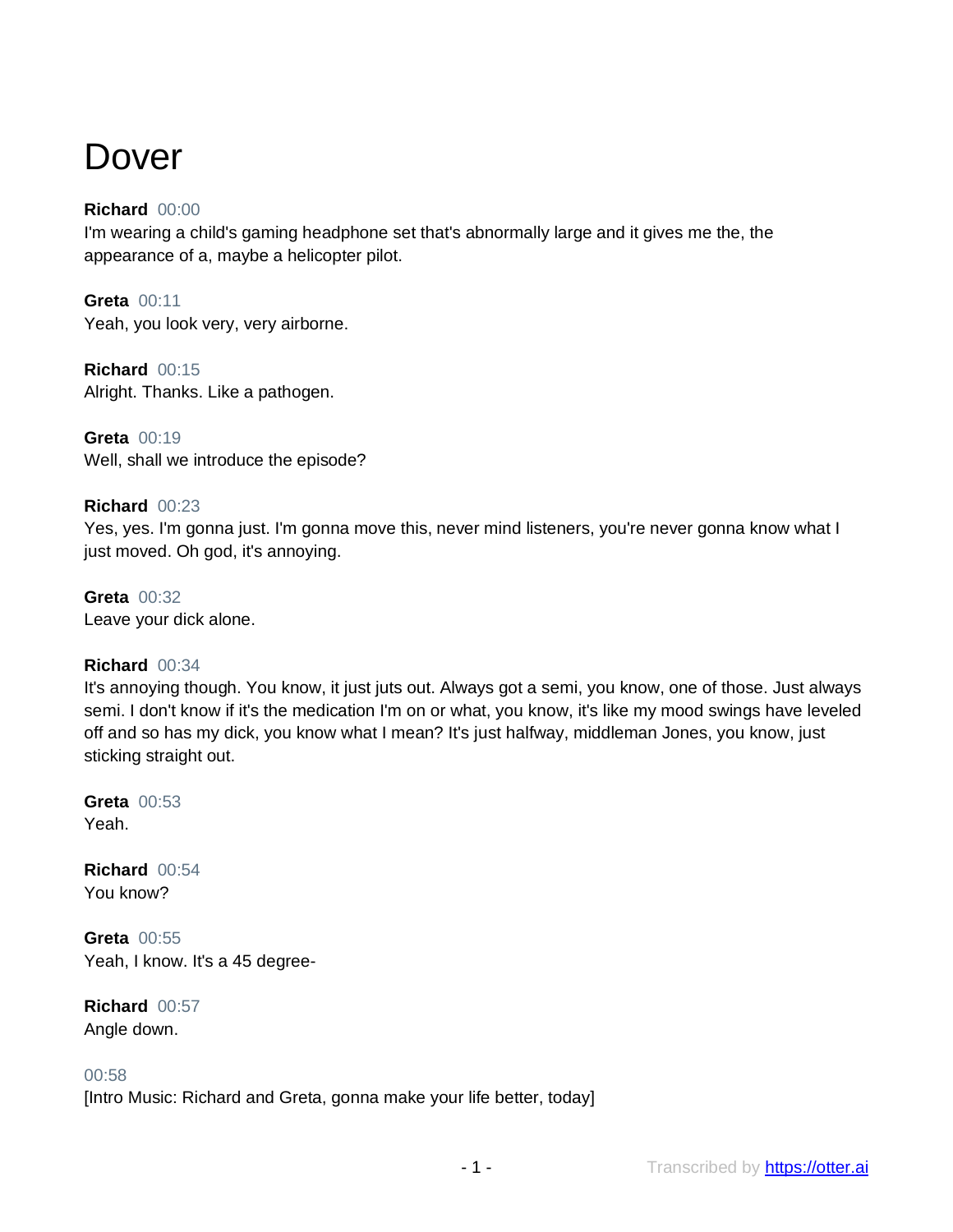**Richard** 01:07 Most of my photos are all the same. You know?

**Greta** 01:09 You took a lot when we went to the White Cliffs of Dover.

**Richard** 01:13 Yes.

**Greta** 01:13 We had a good day.

**Richard** 01:15 Yeah.

**Greta** 01:15 I noticed that you had to move away from the edge a couple of times, Richard?

**Richard** 01:19 Yeah, there's a few things I'm afraid of.

**Greta** 01:23 Jumping off? Or heights?

# **Richard** 01:25

Whenever I think of Dover, I think of people jumping off those cliffs. And then I think of myself jumping off those cliffs. And I think about people falling off, tourists taking selfies and all that fallen off to their deaths.

**Greta** 01:38 Yeah.

**Richard** 01:39 And I kind of fixate on it, what is it called? Real OCD, I think it's called. What if I jump? What if I jump?

**Greta** 01:47 Yeah.

# **Richard** 01:48

So I got that going for me. And then, you know, even when I'm not at Dover, I kind of got that going for me. So when I am there, I really sort of face it like, oh shit, and then seeing you close to the edge. Well, that's sure does make my heart do cart wheels.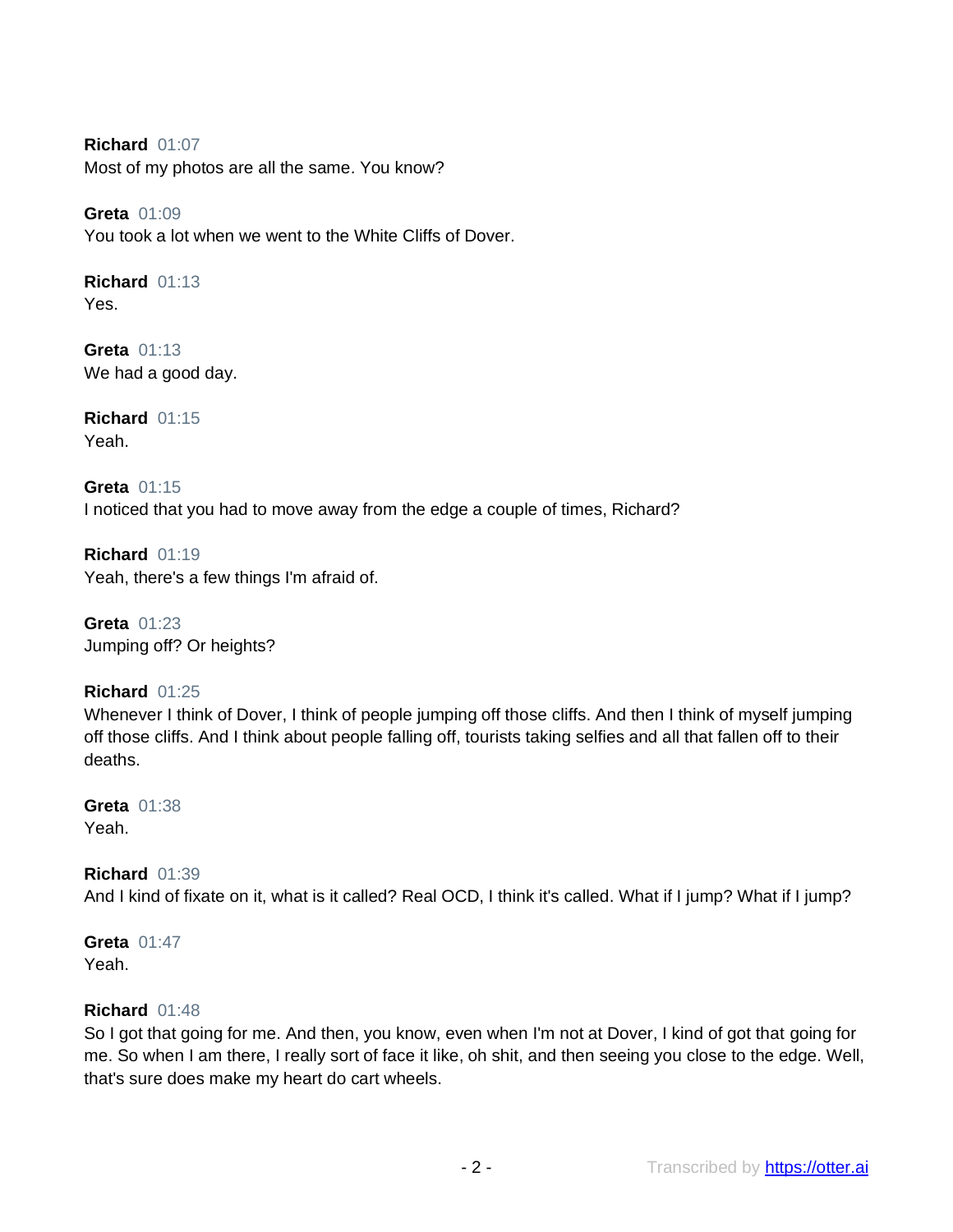**Greta** 02:02 Is that in case you push me off?

**Richard** 02:04 No.

**Greta** 02:05 It's in case I do it?

**Richard** 02:07 It's in case you fall off. Maybe a little bit "what if I pushed you?"

**Greta** 02:11 Right.

**Richard** 02:12 A tiny bit.

**Greta** 02:13 Yeah.

**Richard** 02:14 But not like I'd want to.

**Greta** 02:16 Maybe we shouldn't go there again.

**Richard** 02:18 It's a nice place though. You know, those green rolling hills and those chalk white cliffs, you know, like big teeth rising out of the sea.

02:27 [Musical Intermission]

**Richard** 02:34 Greta, I wonder if you would do the honors of leading us in this afternoon.

#### **Greta** 02:40

Hello. I'm Greta, and I'm here with Richard today. Welcome to How To Get The Most Out Of Your Partner. And what percent are we on, do you think, of you know the most- I mean, how much do you feel you have right now?

**Richard** 02:53 Like how much am I getting out of you?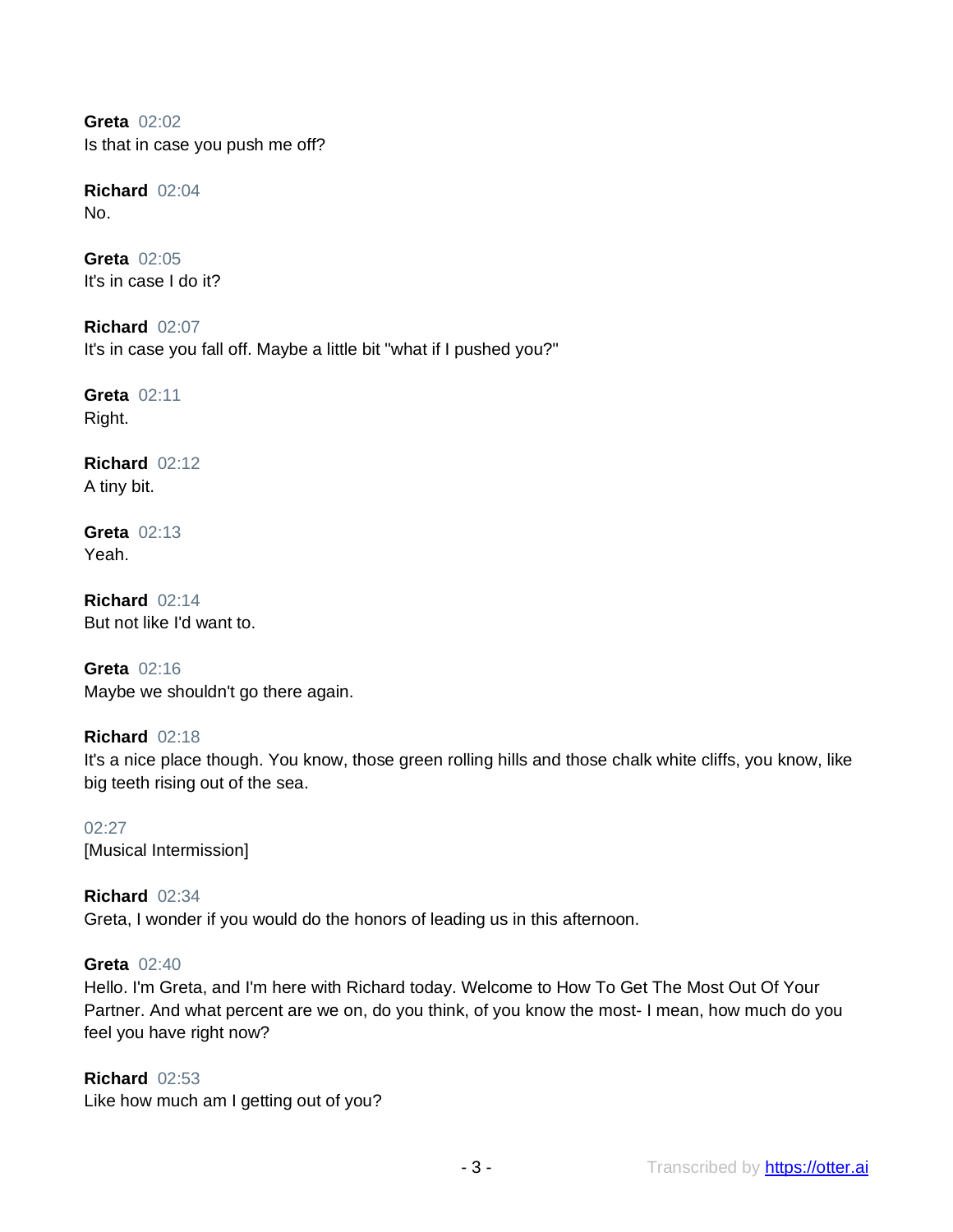**Greta** 02:55 Yeah, you know, if the whole me is 100?

**Richard** 02:57 Yeah.

**Greta** 02:57 Like the whole of my potential. Like are you getting the most? Where are we at?

**Richard** 03:02 Yeah, it's a tough it's a tough one. You know, I don't want to go too low and make it, you know, seem like everything's hunky dory, because that won't challenge you enough.

**Greta** 03:11 So you want to challenge me, but not insult me?

**Richard** 03:13 Yeah, so I'll go 70%.

**Greta** 03:15 Oh, oh.

**Richard** 03:16 You know?

**Greta** 03:17 Yeah, you challenged me.

**Richard** 03:19 Have I wounded you by saying that I'm getting 70?

**Greta** 03:21 Well, I'm trying to take it as a compliment that you see that potential. But I do feel like, yeah, shit. That's not good. That's not an A.

**Richard** 03:30 No, it's a C. But uh.

**Greta** 03:32 You know, Richard, it would have been fine. Had I not already known I was gonna give you 80.

**Richard** 03:37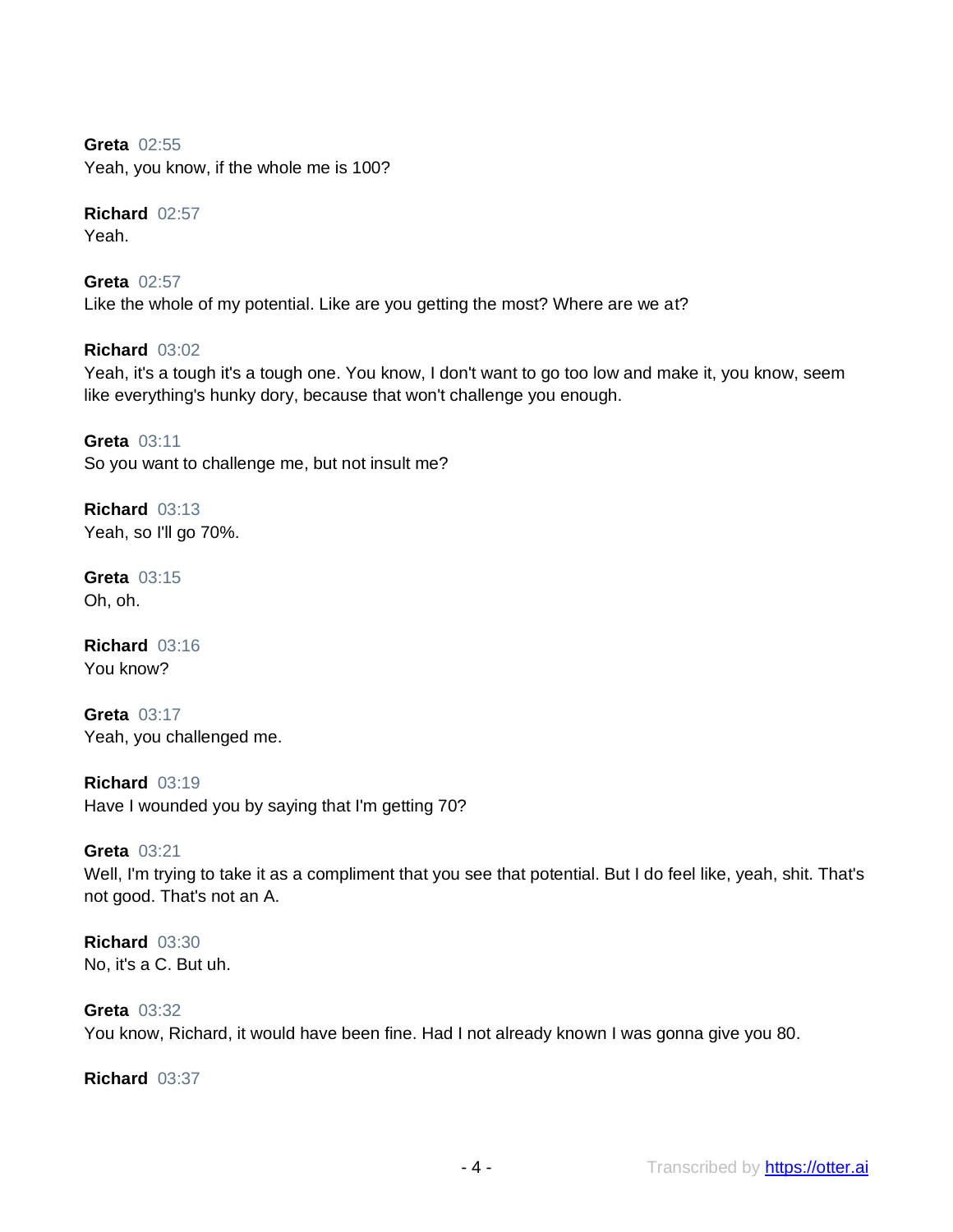Well, do you think? You know, before we start, you know, you feeling bad and everything and me feeling weird. Can we can we just dissect this 80 that you're giving me?

**Greta** 03:49

80 is just the number that I intuitively reach for. I thought, "that is an 80 sitting across from me".

**Richard** 03:56 Yeah.

**Greta** 03:56 You know, I know. You give a lot. You know, it's an A, and I guess I hold back.

**Richard** 04:02 An 80 is not an A, just to, you know.

**Greta** 04:05 Isn't it?

**Richard** 04:06 I would think that's a B.

**Greta** 04:07 Ok, but it's a strong B.

**Richard** 04:10 It's a low B, you know, I think it's the number that you get a B at.

**Greta** 04:14 I don't know, you were nice to me when my bike got stolen. You're generally very responsive, you know, supportive, and playful. So 80.

**Richard** 04:24 Thanks for the 80, gonna keep me going for the next week.

**Greta** 04:28 Okay, I'll bring it down a bit because I need you to try to stretch a little in some areas.

**Richard** 04:33 Okay.

**Greta** 04:33 Yeah, we'll take it down. Say 72.

**Richard** 04:35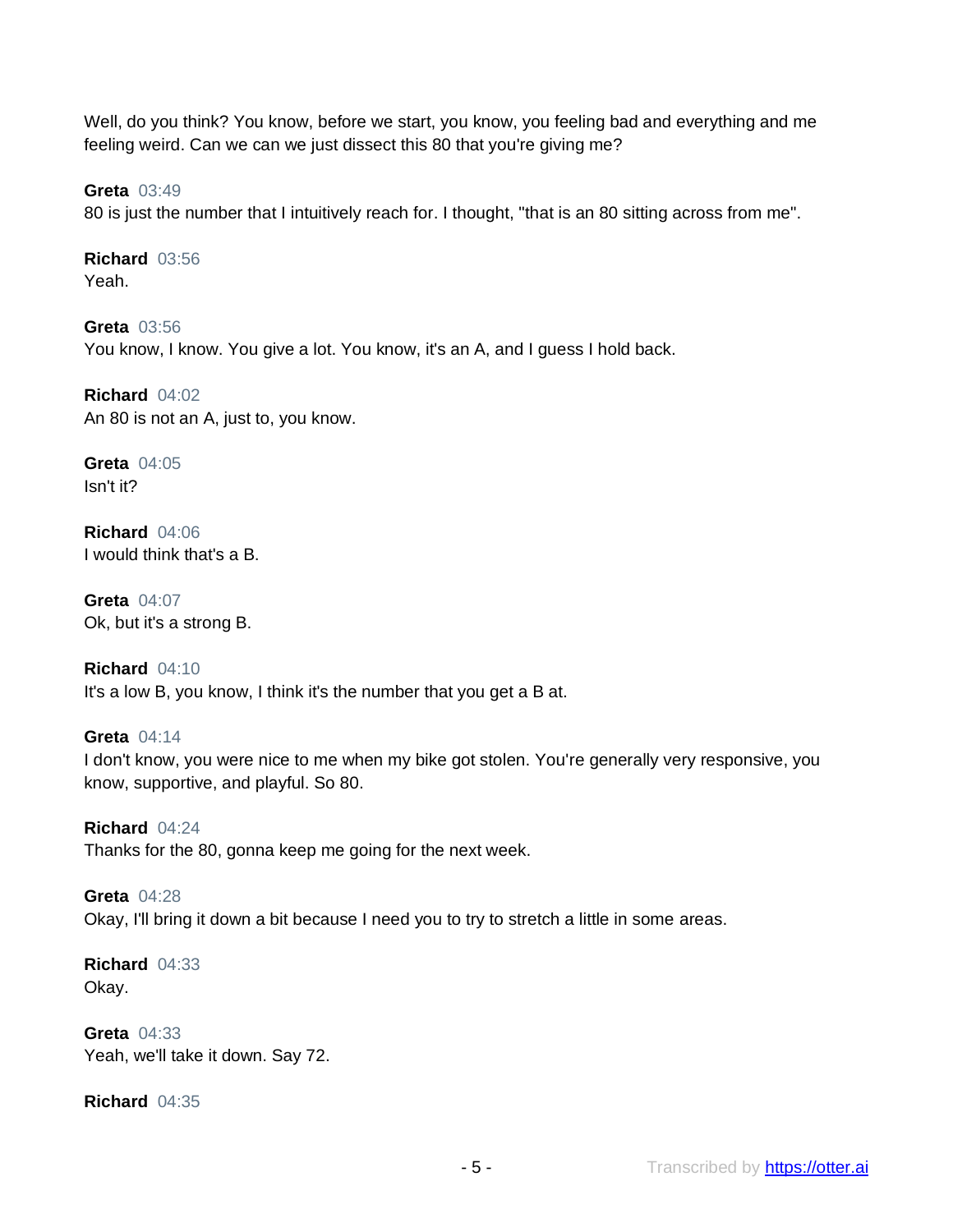Okay, I'll raise you up too and we'll just both be 72. Listen, I'll put you up to 73. So you've got a slight advantage.

**Greta** 04:44 I like that.

#### **Richard** 04:46

[Music: (Singing) How to get the best. How to get the best... out of your partner. (Speaking) I can't sing and play at the same time. It's going to cause a whole-]

**Greta** 05:02 How was your morning?

#### **Richard** 05:04

It was okay, you know, but I bit my tongue. I ate a fruit pastille, and I bit my tongue delivered a fucking fine, fiery blow of cunnilingus to Greta, I sure did, you know, whirling and twirling sent her to the fucking moon, you know, bit, tongue at all. But, you know, that's personal. So I don't feel obliged to give the listeners every detail of our lives. You know, just because I was, you know, burrowing away like a, you know. What burrows?

#### **Greta** 05:39

A beaver.

#### **Richard** 05:40

Yeah beavers burrow. And that's weird. You know? Because you know, it's like cannibalism or something. I don't know. That's beaver on Beaver. Is that- what's that? Is that gay? I don't know. I don't care, like at all. Anyway, it was nice morning. How was your morning?

#### **Greta** 06:01

I had a good morning, actually. I did some yoga.

#### **Richard** 06:04

Was that something you were doing on your own, or were you following an instructional video?

#### **Greta** 06:08

It was my favorite yoga teacher. She only releases a yoga episode, you know, as often as I do a poem. She does it when she feels it, you know, and she had- she'd released one. So I did it. Her standing postures. And the theme was to create the space you need and the breathing area to allow for all feelings, you know, difficult ones, pernicious ones.

**Richard** 06:37 Oh.

**Greta** 06:38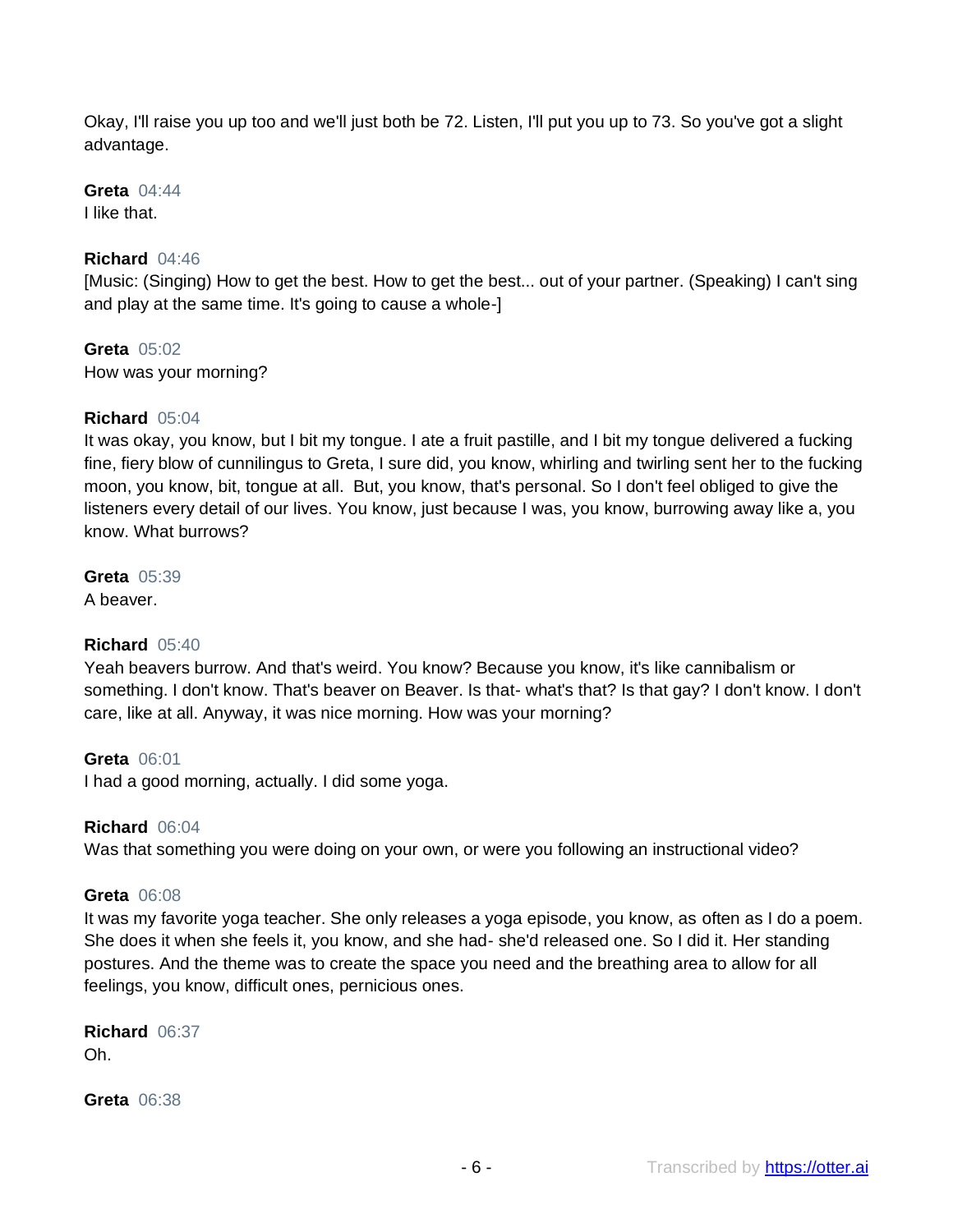Often she says, "release the breath with a sigh or sound" and sometimes I do if I'm truly alone, you know? [Greta groans]

**Richard** 06:46 Oh Greta.

**Greta** 06:51 [Greta groans again]

**Richard** 06:51 Oh Greta.

**Greta** 06:54 [Greta groans once more]

**Richard** 06:54 Yeah, I do that sometimes. [Richard groans] That was a bad one.

**Greta** 07:00 Because it's not relaxed. Yeah, that's it-

**Richard** 07:03 [Richard groans again] [Richard groans once more]

**Greta** 07:06 That's good.

**Richard** 07:08 I love the way you say good. You know.

**Greta** 07:11 I did have put her up to 1.25 [playback speed], because you're fucking slow.

# **Richard** 07:15

Yeah, yeah. You know, that's a fine feature on the YouTube that you can speed up the playback speed. You introduced me that Greta, it's saved a year of my life already. Any tutorial, chuck that up to 1.75, You know?

**Greta** 07:32 Oh, yeah. If it's about how to prune your bushes.

**Richard** 07:35 Yeah.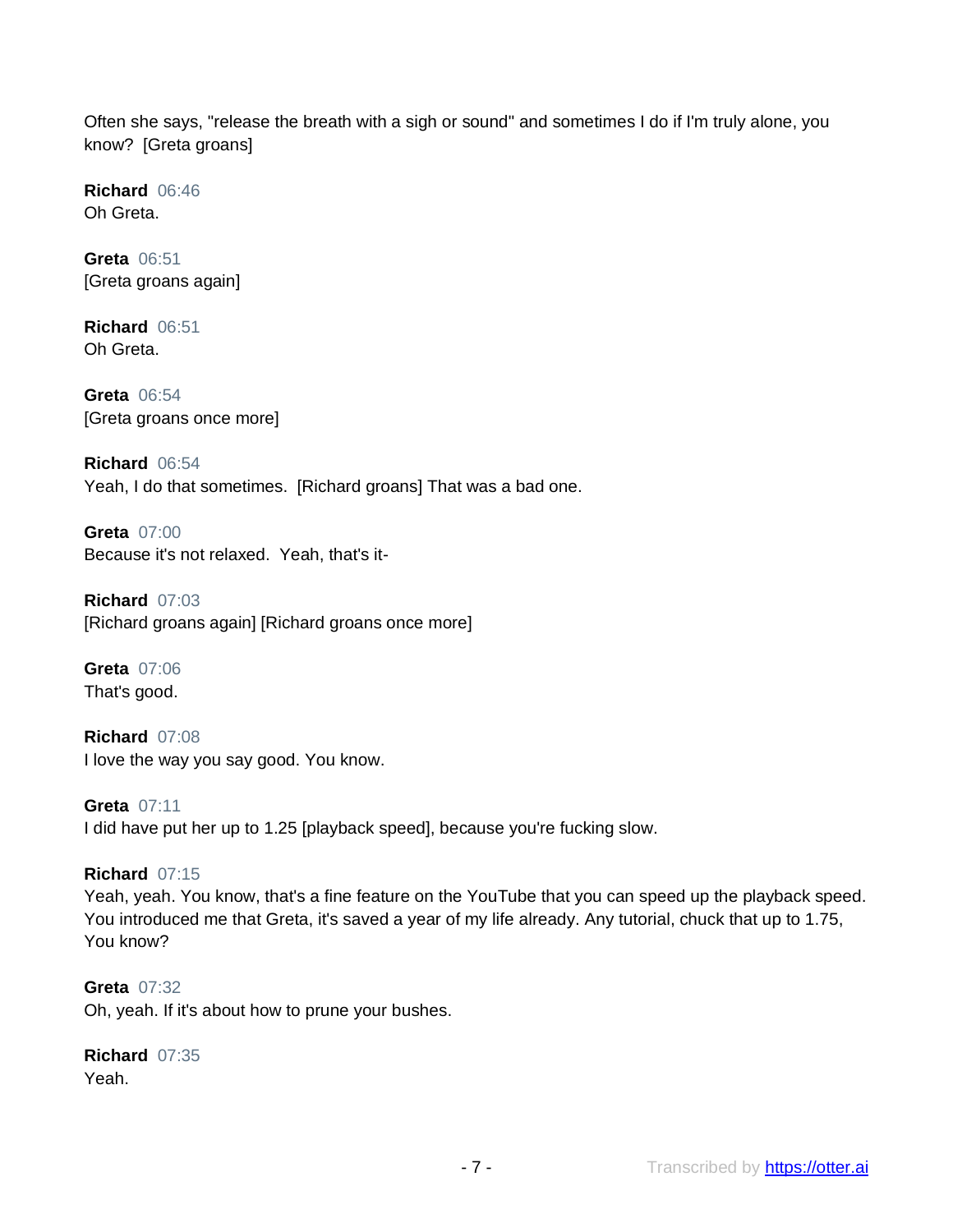# 07:35 [Musical Intermission]

#### **Richard** 07:41

Yeah. Should we move on to another segment, or?

# **Greta** 07:43

Let's move on to a segment indeed, indeed. Am I right in thinking that on the agenda today, we have "listener questions", "product review", and "surprise segment".

# **Richard** 07:55

Yes. So, inviting our listeners to riddle us with questions, you know. And we're very grateful listeners that you do send these questions in and they do challenge us and help us to learn and expand our horizons in so many ways.

**Greta** 08:14 GM would like to know, "Richard,"

**Richard** 08:17 Yes?

**Greta** 08:18 "have you ever thought of running for mayor?"

**Richard** 08:20 Oh my.

**Greta** 08:21 She seems to think that you would be divinely suited.

**Richard** 08:26 As a mayor?

**Greta** 08:27 Yeah.

#### **Richard** 08:28

[GM], I am very complimented. Yes, I've considered running for mayor, but only in a way that's like a fantasy you know, lying in bed at night I might gaze at the ceiling as if it were a tapestry of stars and think "Richard, as mayor". You know?

**Greta** 08:50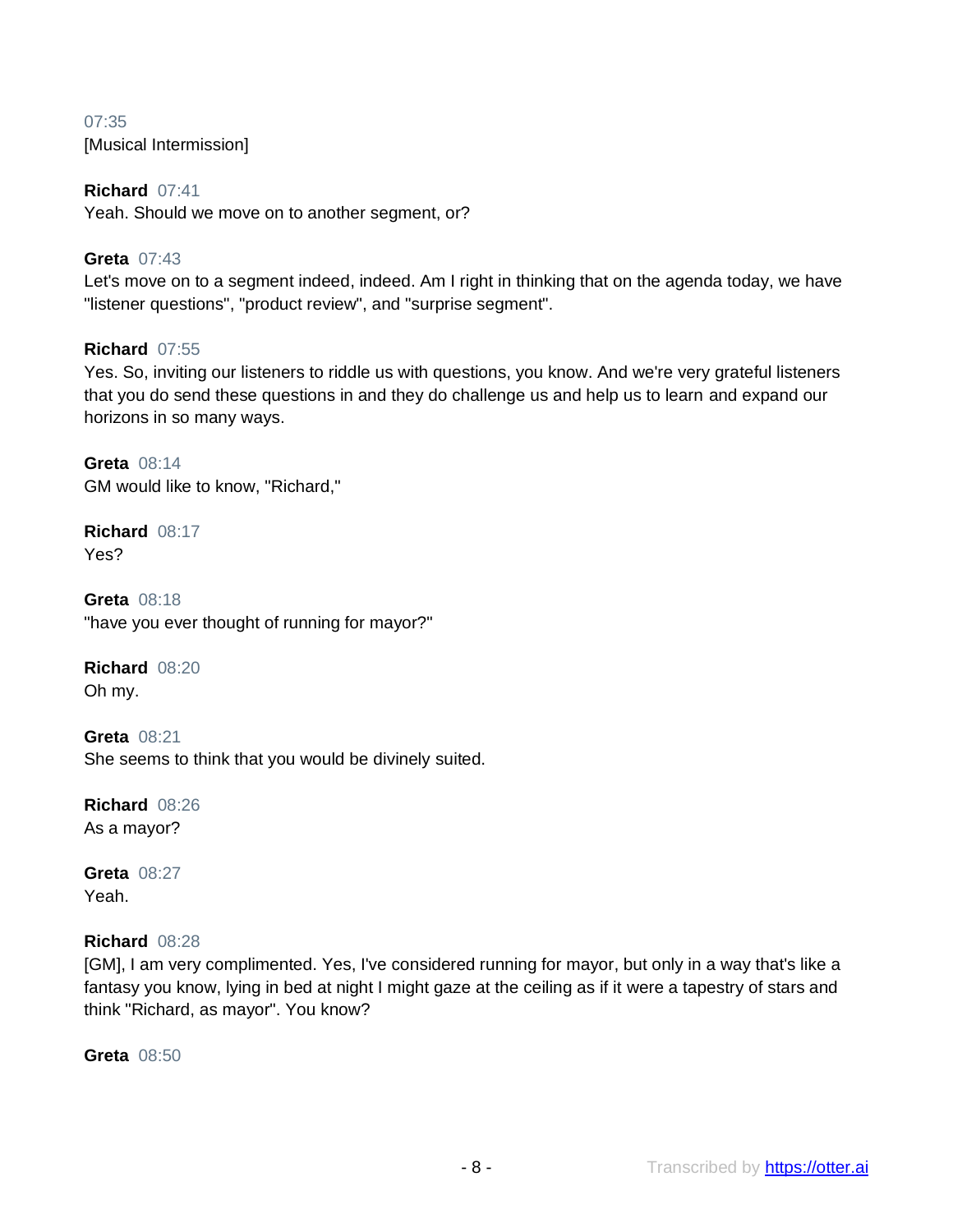I think it's a good idea Richard, I think we should get started. Free range your ideas about things, how to get the most out of schools, how to get the most out of the pedestrian crossing, how to get the most out of the post system?

#### **Richard** 09:04

Yeah, get the most out of the post. You know, and I could introduce different policies like if you're going to buy a gun you also got to plant 100 trees, you know, just trying to find a win-win. Like all right, you can-

**Greta** 09:16 Yeah, get the most.

# **Richard** 09:17

You know let's get the most out of this, if you want to buy an assault rifle, can you also plant a forest of trees that I can hide from you in?

**Greta** 09:25 Thank you for writing in with that.

**Richard** 09:27 Yes, thank you [GM], for the supportive idea.

**Greta** 09:31 I think it's beautiful that you would inflate Richard sails so, and I will continue to blow there.

**Richard** 09:37 Yes, yes. My oh my.

**Greta** 09:41 You like it when I blow on your face when you're trying to sleep, don't you?

**Richard** 09:45 I do.

**Greta** 09:45 I like watching your eyebrows dance in my blow.

**Richard** 09:48 It's one of those things that you think you don't like but you know you'd miss, you know?

#### 09:55

[Musical Interlude: (Lyrics, both) Point made]

**Greta** 09:57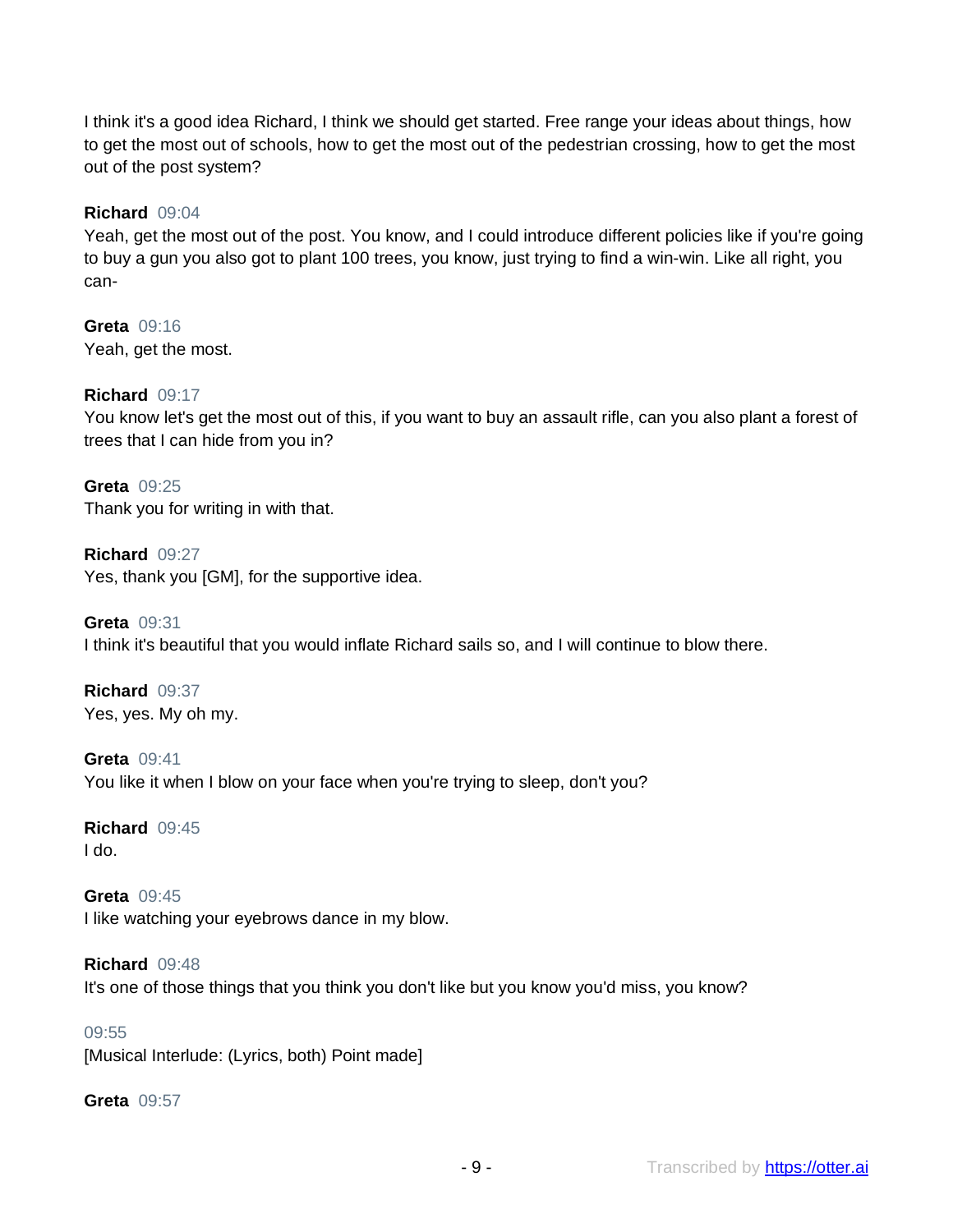This question is from Forrest Whiting, Forrest wants to know how we met Richard?

**Richard** 10:05 Oh, yeah. Yeah, I remember.

**Greta** 10:07 I remember too, yeah.

# **Richard** 10:08

We were both walking down. I can't remember the name of the street now. And we're coming from opposite directions, you know, there was some kind of construction project going on. You know, they were replacing some water main or something like that, and we couldn't get in.

**Greta** 10:24 Yeah, couldn't get past.

#### **Richard** 10:25

You know, we're gonna- supposed to go in and do a batik course. And we didn't get in and I remember, you know, you- you said, are you here for the batik? And you were a little angry.

**Greta** 10:25

Yeah.

#### **Richard** 10:37

You know, because we couldn't get in and I was a little ticked off myself, and I was like.

**Greta** 10:41

I was a little late. You were a little late.

#### **Richard** 10:42

Yeah, we were both kind of late and then there was the construction thing, when neither of us could get in, the door was locked, when we finally did get around it because we-

#### **Greta** 10:49

There's a patience in your aggravation that I instantly admire.

#### **Richard** 10:53

Yeah, I got a similar vibe from you, you know, you were, you were like, you were angry. You'd had a little rolled up cigarette. And you cast it down and said, "this is bullshit", and you knocked on the door.

**Greta** 11:04 Yeah.

**Richard** 11:05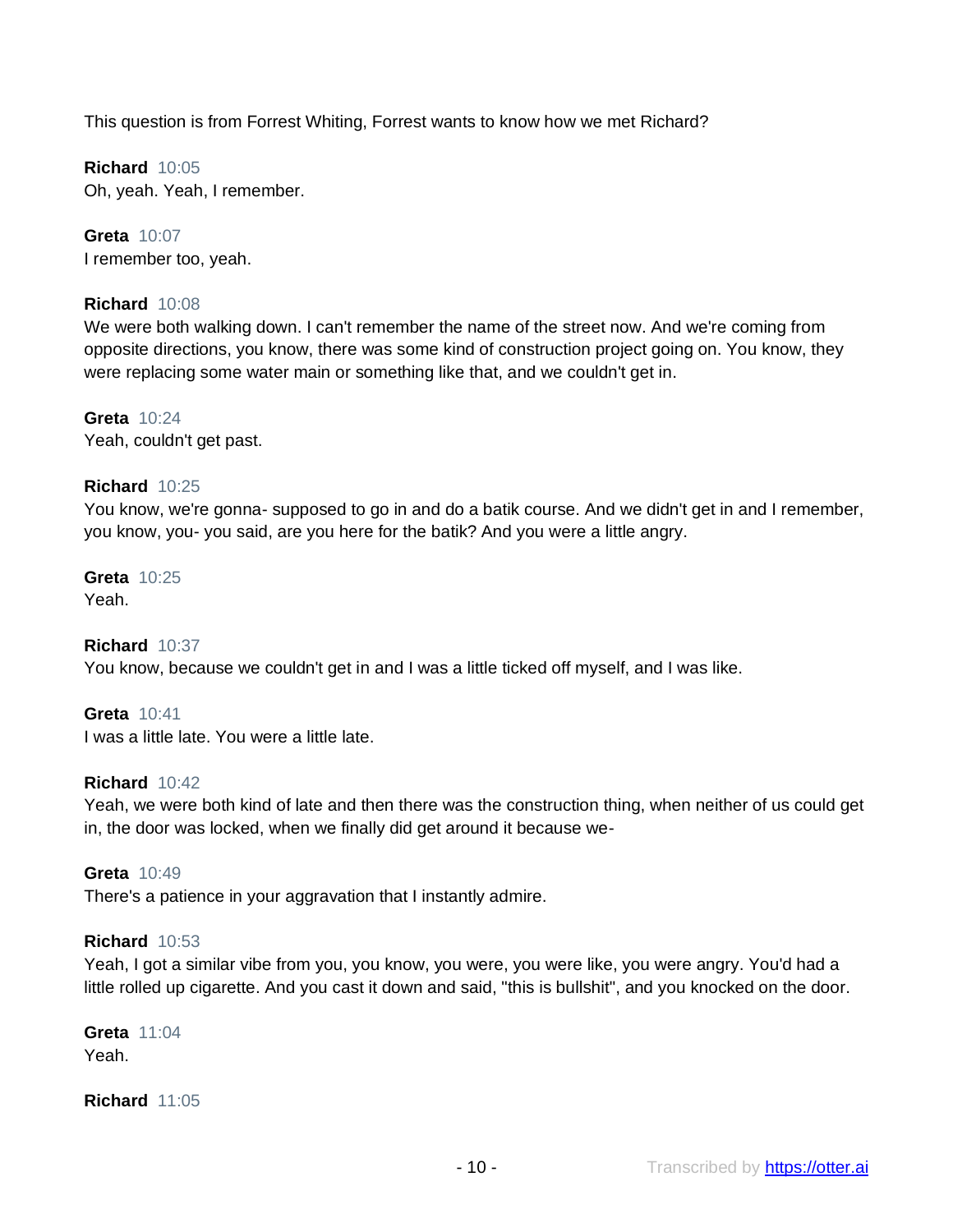And some asshole John, the batik guy called out "sorry", you know, "it's already begun". I can't start the steps all over again, with every late straggler.

**Greta** 11:14 Wasn't that the best thing that could have happened?

**Richard** 11:17 Best thing ever. You know, we went for a walk.

**Greta** 11:20 Yeah, you had one of my cigarettes.

# **Richard** 11:22

Oh, yeah, we started talking about spittoons because there was like a rim from an old Cadillac or something there. And I said, "it looks like a spittoon, imagine we were chewing tobacco instead of smoking it, and we were you know, just spitting her cud into the spittoon". I asked you for your number and you said you didn't have a phone. I thought "that fucking perfect".

**Greta** 11:44 It was easier to stay together than part and not be able to get in touch.

**Richard** 11:49 Can you believe that was 45 years ago?

**Greta** 11:51 Yeah.

**Richard** 11:52 Just come across young because we got young spirits and still fuck a lot.

**Greta** 11:56 Should we go and get a nice beer?

**Richard** 11:59 Yeah, let's get a beer.

**Greta** 12:00 For the next section.

**Richard** 12:01 Absolutely.

**Greta** 12:02 Cold beer.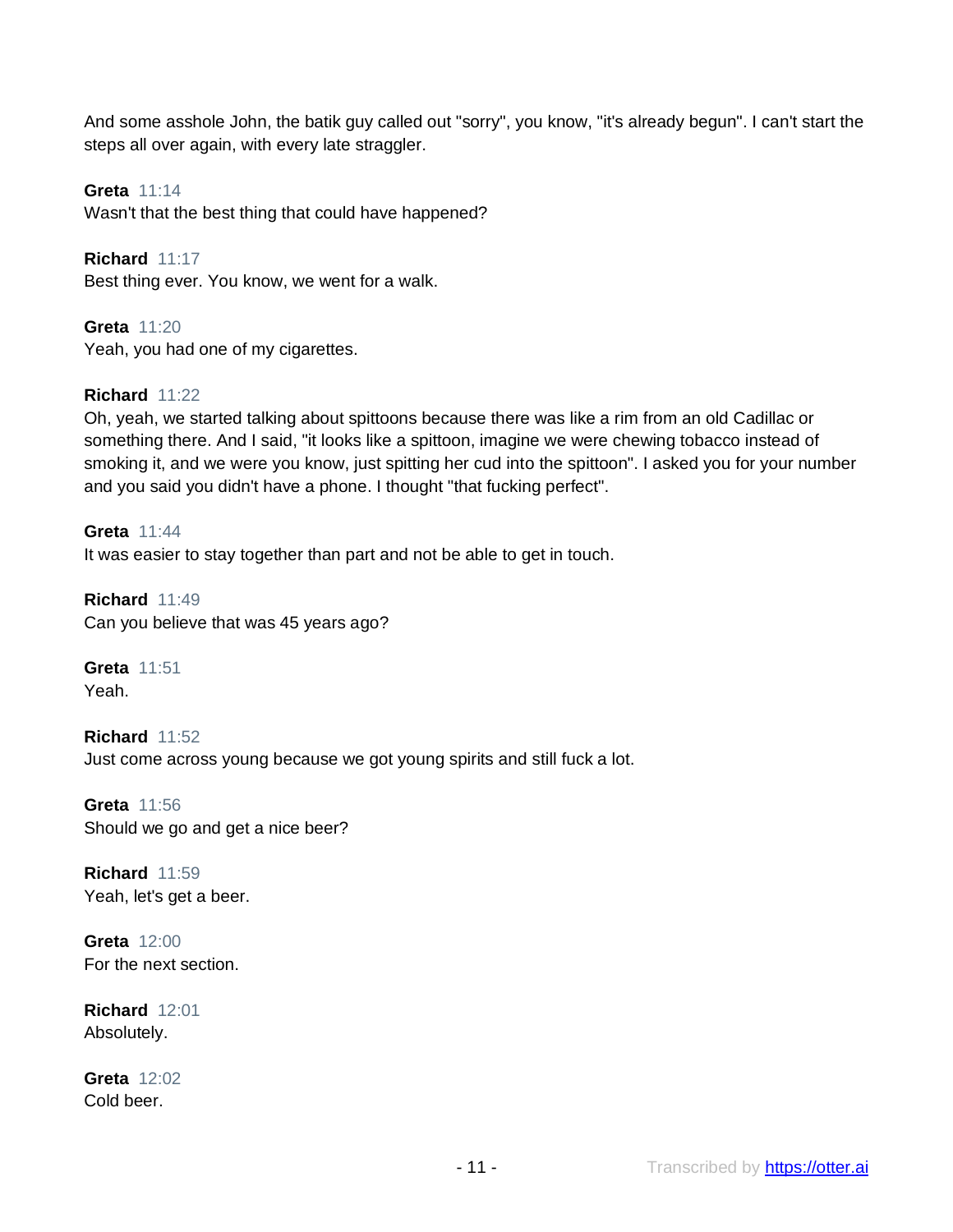**Richard** 12:03 Yeah.

12:15 [Musical Intermission]

**Greta** 12:15 [Sound of a can opening and slurping] Oh that's lovely.

**Richard** 12:16 It's good, yeah.

**Greta** 12:17 Well.

**Richard** 12:19 Yeah, so product reviews.

**Greta** 12:20 Product review. You know, I'm excited to know what you thought of the rice cooker.

**Richard** 12:26

Yes, the rice cooker. I'd say don't get me started, but... you already have. I feel like I want to make like a strong argument against it, you know.

**Greta** 12:38 Yeah.

# **Richard** 12:38

But I'm so angry that my words won't come because I'm so mad that the rice cooker exists. I feel like it's the tip of the iceberg of all the problems of the frickin world.

**Greta** 12:48 Do you want me to come calm you? Shall I rub your shoulders while you talk us through it?

**Richard** 12:52 Yeah, yes please.

**Greta** 12:52 I'm coming right over there.

**Richard** 12:54 Okay.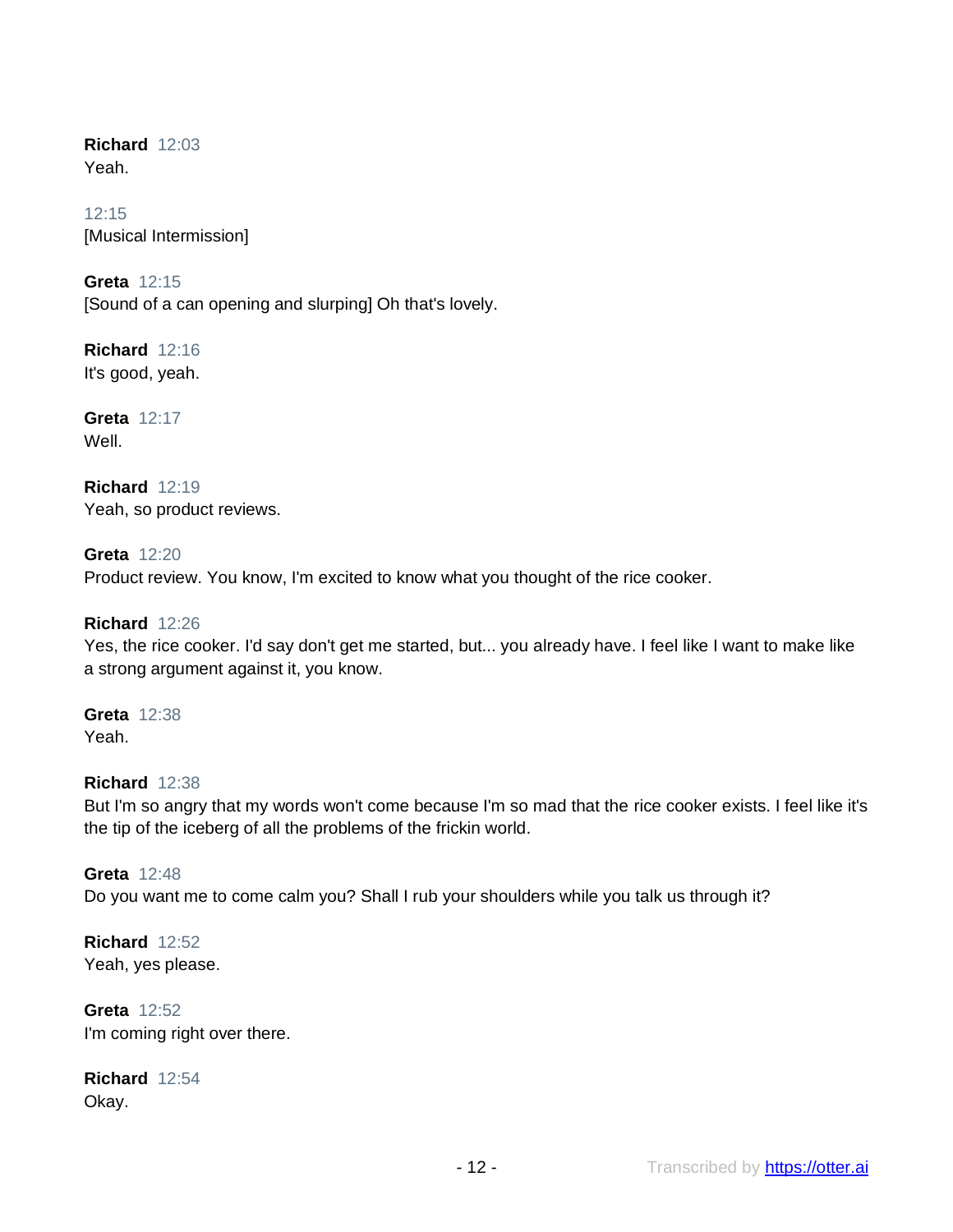**Greta** 12:54 Coming over there.

**Richard** 12:55 Okay, right. I'm crying. I am literally crying here.

**Greta** 13:00 It's okay Richard.

**Richard** 13:01 You know, it's a nice-

**Greta** 13:02 I'm doing Richards shoulders.

**Richard** 13:04 Yeah, that's a nice shoulder rub.

**Greta** 13:06 Very tense when he thinks about this.

#### **Richard** 13:08

Look, it's two to one ratio. It's no big deal. I'm gonna be awake for weeks thinking about this rice cooker. It's called a fucking saucepan, you piece of shit. What the hell? A rice cooker. Yeah, there's one sitting in this chair talking this microphone. His name is Richard. He cooks rice. No problem, in a pot of fucking water. You know? Here's- get your rice cooker right here. Oh my god. I'm so mad.

**Greta** 13:34 And aren't you perfectly cooked now?

**Richard** 13:37 Yeah. Yep. Yes I am, you know, I'm not too sticky. I'm fine.

**Greta** 13:44 Yeah.

**Richard** 13:45 Sorry. Pretty strong feelings there about the rice cooker.

**Greta** 13:47 Don't be, it's good.

**Richard** 13:48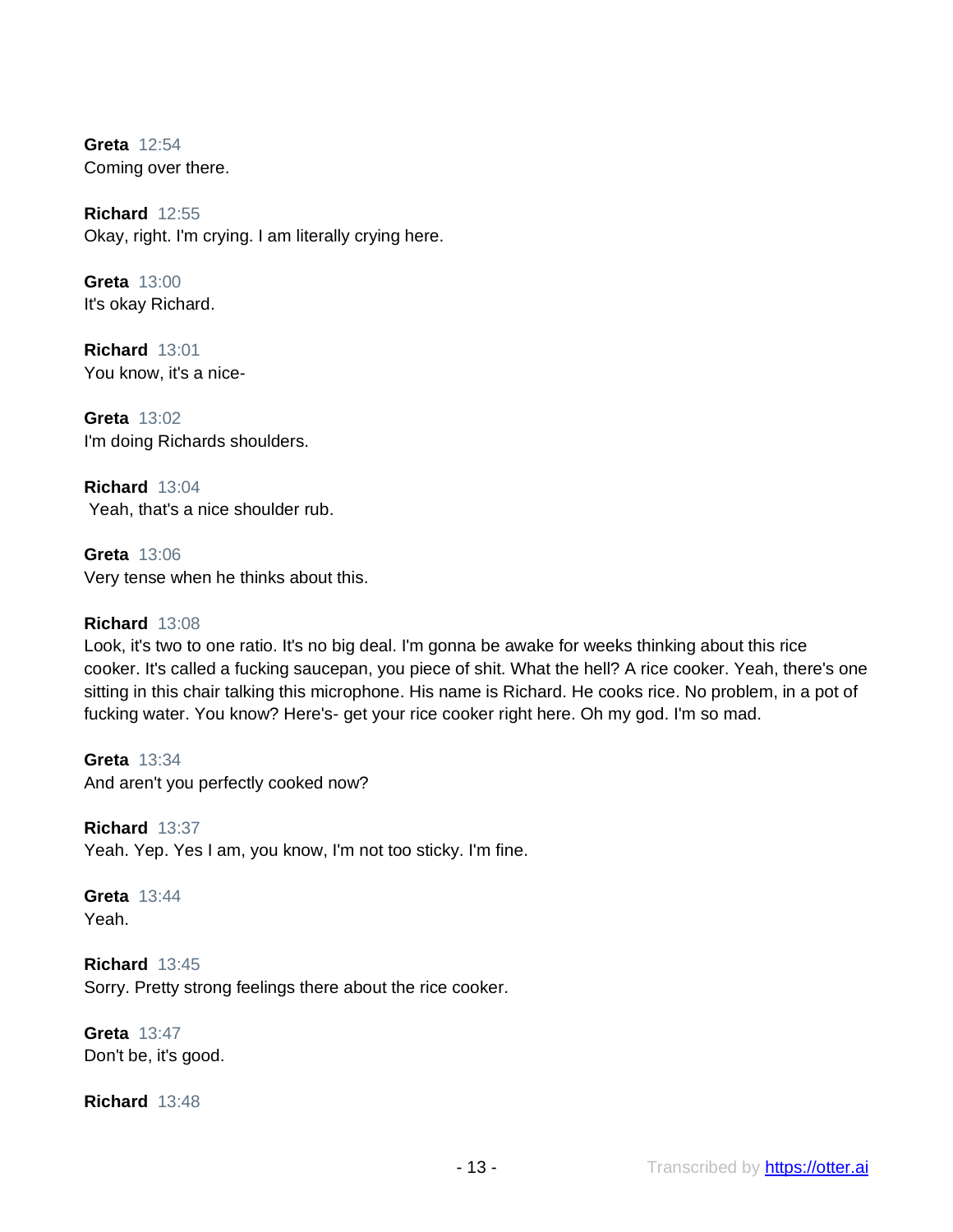You know, when I get mad or my nuts get hot.

**Greta** 13:50 Oh, you've got a-

**Richard** 13:51 Embers, you know?

**Greta** 13:52 Oh, Richard.

**Richard** 13:53 Yeah, like two fiery eyes glaring at a rice cooker. In my pants.

**Greta** 13:58 Do you need a cold cup of water for your ball bag?

# **Richard** 14:02

That'd be nice. Got my ball bag and a nice cold cup of water. You know, I've been pretty steamed up this episode, and... Greta brought me a nice cup of water and one cube ice in it.

**Greta** 14:15 Yeah, it's heating up though. Richard.

**Richard** 14:18 Yeah.

**Greta** 14:20 If you're cooling off now.

**Richard** 14:22 Yeah?

**Greta** 14:22 It's time for our surprise segment.

**Richard** 14:25 Oh, Christ.

**Greta** 14:26 Do you wanna?

**Richard** 14:27 Yeah, let's do a surprise segment.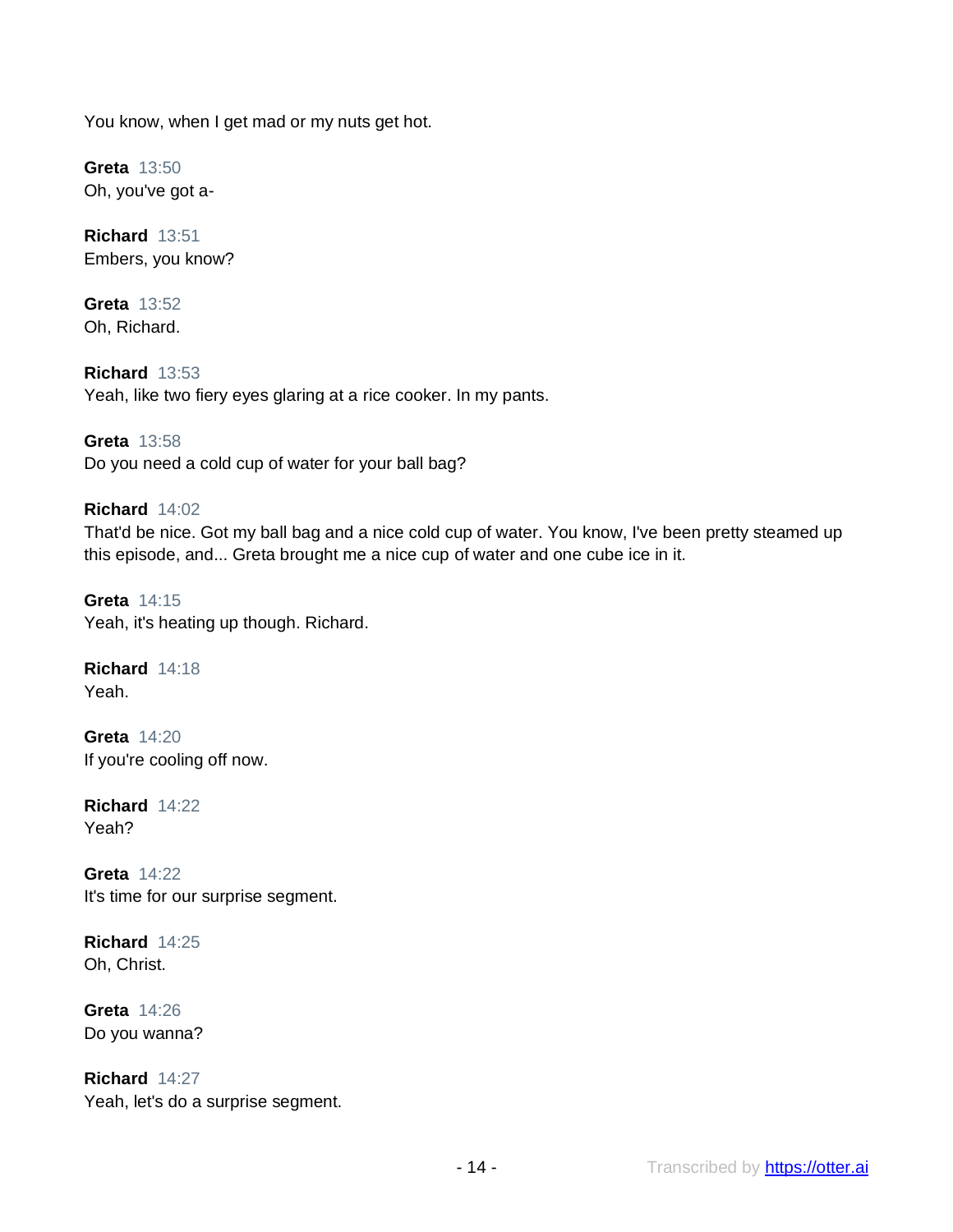14:31 [Musical Intermission]

14:31 [Door closes]

**Greta** 14:33 It's exciting. Oh, yeah.

**Richard** 14:37 Okay.

**Greta** 14:38 Okay.

# **Richard** 14:39

Yeah, I won't play much. Now, this is a real "Get The Most out of Your Partner Challenge" You asked for it. Literally. You asked for it again. You asked me to do this.

**Greta** 14:51 Oh, I did.

**Richard** 14:52 It's time to pay your parking ticket.

**Greta** 14:56 Oh, Richard.

**Richard** 14:57 Yeah.

**Greta** 14:57 You're so right. It is.

**Richard** 15:00 You know? I'm gonna play the guitar.

**Greta** 15:01 Okay.

# **Richard** 15:02

And you're gonna give us the play-by-play of what you're doing in a poetic way.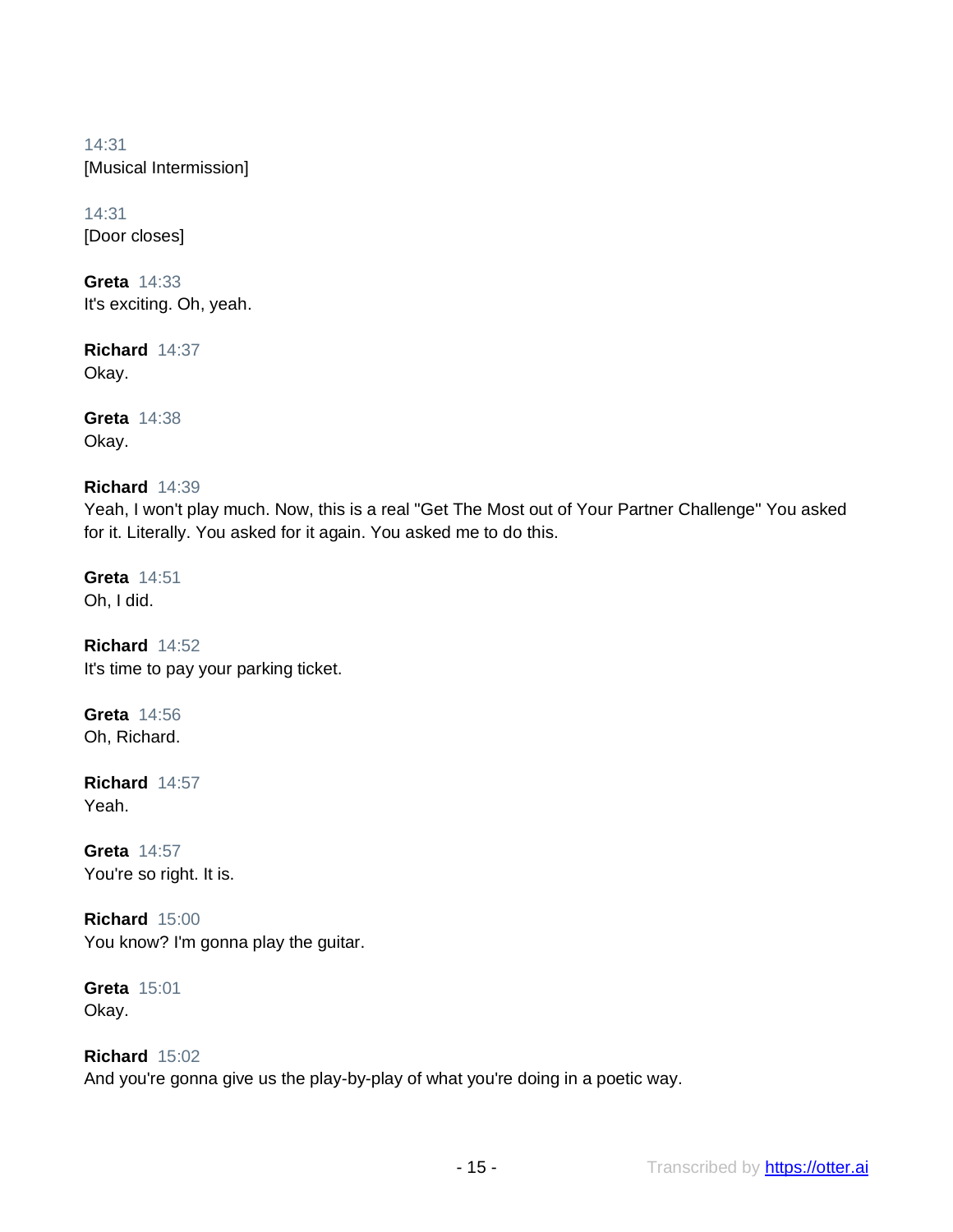**Greta** 15:06 Oh, yeah.

**Richard** 15:07 And you can give us- tell us what you're going through.

**Greta** 15:10

Okay, first of all, I'm turning up the brightness because I haven't got my glasses so I can't see the- so this is going to really be a challenge.

**Richard** 15:16 Yes.

**Greta** 15:16 C U. What does that say? Richard? I got a big, oh yes, 559.

15:21 [Greta strums a guitar]

**Greta** 15:23 (Singing) 559.

**Richard** 15:23 Oh, it sounds wretched, okay.

**Greta** 15:24 Yeah, but it's kind of atonal.

15:27 [Greta strums the guitar again]

**Greta** 15:29 (Singing) 3-4-7-0, 3-4.

**Richard** 15:31 Wait. Are you giving them your card details?

#### **Greta** 15:34

No, I really got my parking charge number. (Singing) And then I have to go to the other side of the ticket to get the website that I pay the ticket. Camden dot gov.uk forward slash pay. I got a ticket. So I can't remember when, I'll try and remember when while the page is loading. I think I went to the park, or no that day I didn't get one it was a different day. It's time to put in the number C-U, 5-5-9 go. This reference entered is not valid. Let me cross reference. I tick the box I click "Continue". The amount is 40 pounds, continue. So what, it wasn't worth to journey over into the bank. Make a Payment. Your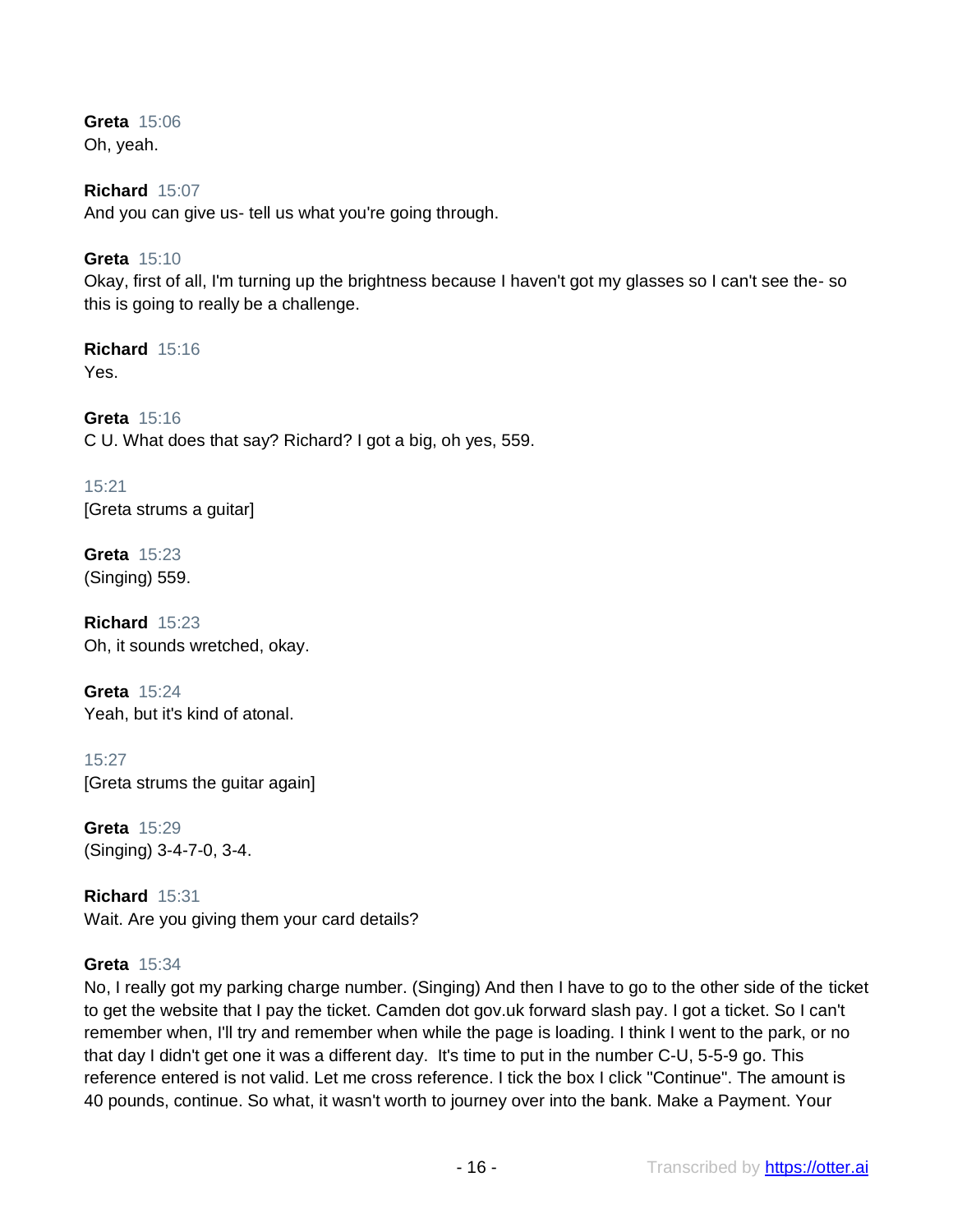transaction is being processed. Continue. I think it's done. I've paid my parking ticket, Richard. Thank you Richard. Thank you. I'm grateful because that would have gone up to 80 pounds. I got the most out of you. You didn't get much out of me. But you did get a song.

# **Richard** 16:59

Camden got most out of us in that round.

17:07 [Musical Intermission]

**Greta** 17:07 Richard, I love you.

**Richard** 17:09 Oh Greta, I love you too.

**Greta** 17:11 Thank you for this podcast.

**Richard** 17:13 Thank you.

# **Greta** 17:14

It's dark in here now and I can see faces in everything. The ironing board has faces and those weird, wooden sculptures that they pinned to the cupboards of like sad eyelashes-

**Richard** 17:26 Okay, Greta's freaking out so...

**Greta** 17:27 Those are not handles.

**Richard** 17:29 I'm going to turn on the lights.

**Greta** 17:30 Those are nostrils.

**Richard** 17:32 She does get these kind of waking nightmares.

**Greta** 17:34 There's like a lion guy in the wood in the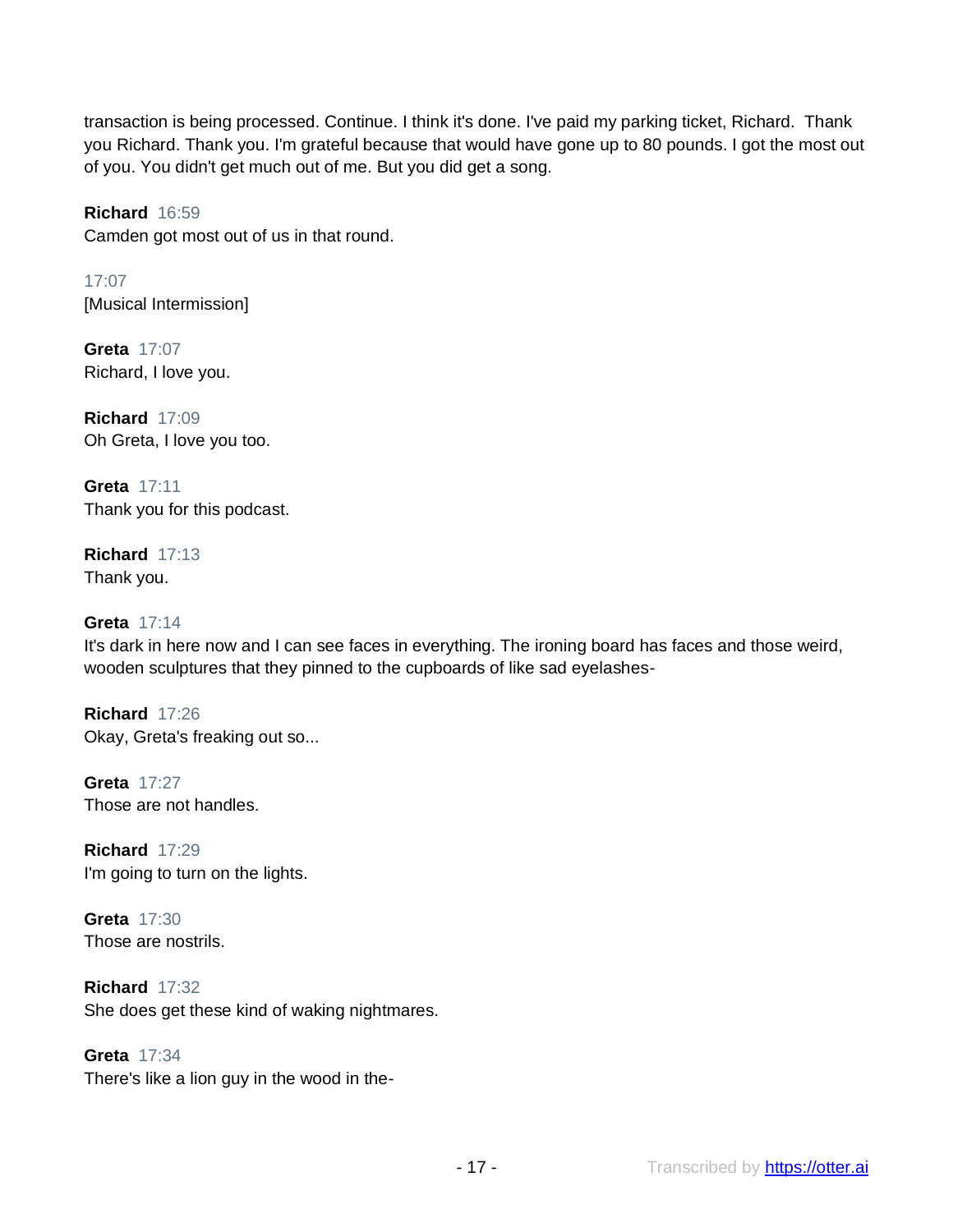**Richard** 17:38 I'm just going to leave my microphone, turn a light on.

**Greta** 17:39 Thank you Richard.

17:45 [Musical Intermission]

**Greta** 17:46 This segment is called "You Choose".

**Richard** 17:48 Okay.

# **Greta** 17:49

I got two things. You choose whatever you think you're gonna get the most out of yourself and the most of your partner.

#### **Richard** 17:55 Yeah.

**Greta** 17:55 The first one is I invite you to put me to bed with a bedtime story,

# **Richard** 18:00 Oh.

**Greta** 18:00 And a lullaby.

**Richard** 18:01 Yes.

**Greta** 18:02 The second one is more an exercise in listening.

**Richard** 18:06 Ooh.

# **Greta** 18:06

So I thought we would try and talk for one whole minute at the same time, without stopping talking to see how much we can hear of what the other person is saying.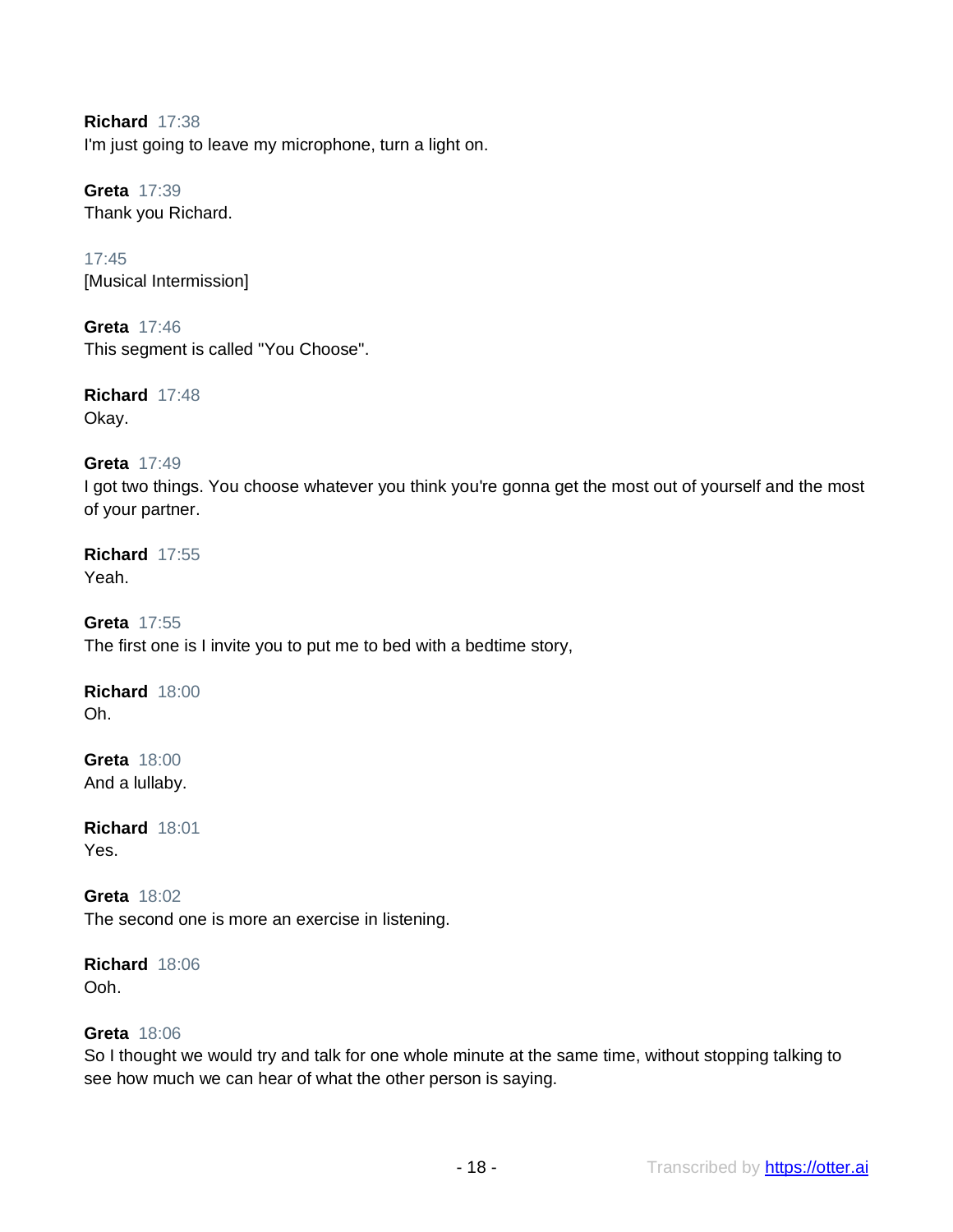#### **Richard** 18:18

Oh yes, let's try the both talking at the same time or feelings, and so we're-

#### **Greta** 18:23 Yeah.

**Richard** 18:24 Yeah, the object is to listen and talk or?

# **Greta** 18:26

Yeah, the object is to listen whilst talking.

# **Richard** 18:29

Well are we slipping straight into it? I don't know. (Both speaking at the same time) Okay, well we could, okay right now I guess, now we're doing it, now we're doing it, yeah this is happening, now we're both doing it, yeah, I'm trying to listen to you too, it's working out, its no problem I can hear everything you're saying, yeah I'm fine, yeah but I'm looking at you and I like you a lot. You know, it's nice sometimes, yeah, you have to take a breath, you know, I'm taking a breath occasionally too. It's incredible, you know, and we're... yeah, I mean we are just describing each other but I want to know how you feel you know, like, I want to know deep inside, I don't know like, how do we get past the superficial. That's nice, that's what I want to hear, because yeah, no I mean superficial like the microphone in front if you but I love you dearly, you know, I just, I want to go over there and just, you know, feel your hair in my hands. Yeah, let's do it, let's do that that sounds great, you know, I want to put my- your fingers on my chest, you know, go furling through my imaginary chest hair, you know, sometimes i fancy myself an olden man of the mountains you know and... yes, yes, yes. And don't we have fingers like herds of weasels just burrowing through, oh, so much fur on both of our chests, yes, and watch out, yeah watch out weasels, don't you go jumping off the cliffs, you know.

#### **Greta** 19:07

(Both speaking at the same time) Are we starting? Okay, well we could now, but how do we know? Okay I think we're doing it. This is it. This is it here. You just blinked and I am trying to listen as well as talk at the same time. You've got your headphones on and I'm just describing you but seem to hear me and that's good and that's fine too... and I ran out of breath, I'm so glad you like me, I'm really, so glad. It's amazing the way the microphone is in front of the shield and your face, it's like a funny Mickey Mouse mould. And you were talking about something a minute ago, but you don't know how I feel, but I haven't told you how I feel. Oh I desperately love you Richard. I love you so much and it's not superficial. No, I love you deeply and your eyes looking at me and way your eyebrows dance is lovely. And I love you deeply too, you know, I like when I put my head into your T-shirt and rub it around your chest, and, oh make me a lump let me put my hands through these sleeves and walk around like a great big two by two, put the fingers on your- yes and you too can feel my imaginary chest hair as I am an old lady of the mountain like a goat beard, dont ever trip lovingly down like a mountain goat and not fall off the cliff [unintelligable] It's time for

#### **Richard** 20:52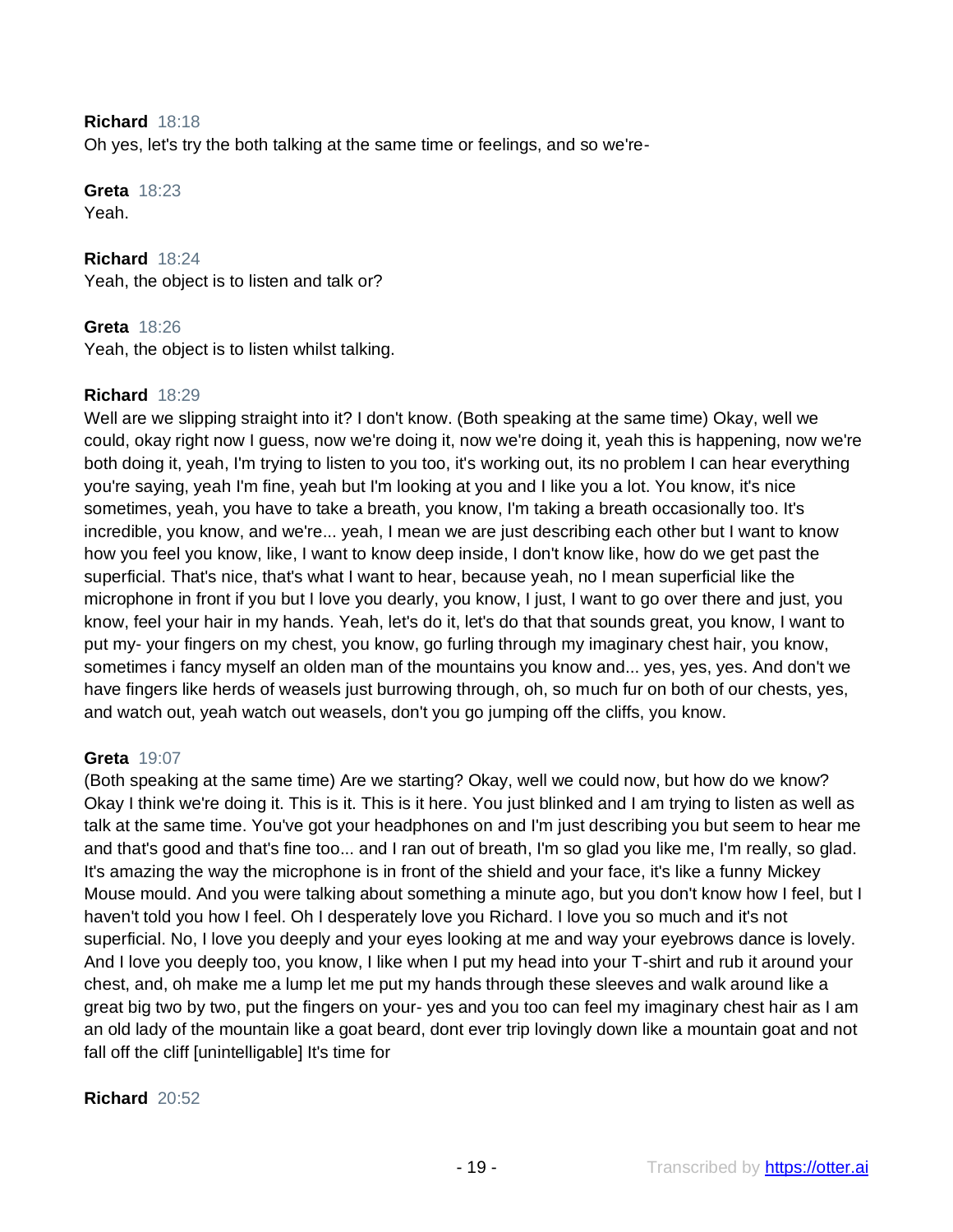Yeah

**Greta** 20:52 Bed

**Richard** 20:52 Bed. Goodnight.

**Greta** 20:52 Good luck.

**Richard** 20:52 Good riddance.

**Greta** 20:52 Good morning.

**Richard** 20:52 Good for you.

**Greta** 20:52 Goodbye.

20:52 [Outro Music]

**Richard** 20:52 If you'd- If- Hi.

**Greta** 20:52 Good start Richard

**Richard** 20:52 **Thanks** 

**Greta** 20:52 Take it from there.

# **Richard** 20:52

Fuck yeah. If you've enjoyed Richard and Greta's podcast, you might also enjoy following us on our social media.

**Greta** 20:52 Yeah, we're on Twitter, @richardandgreta.